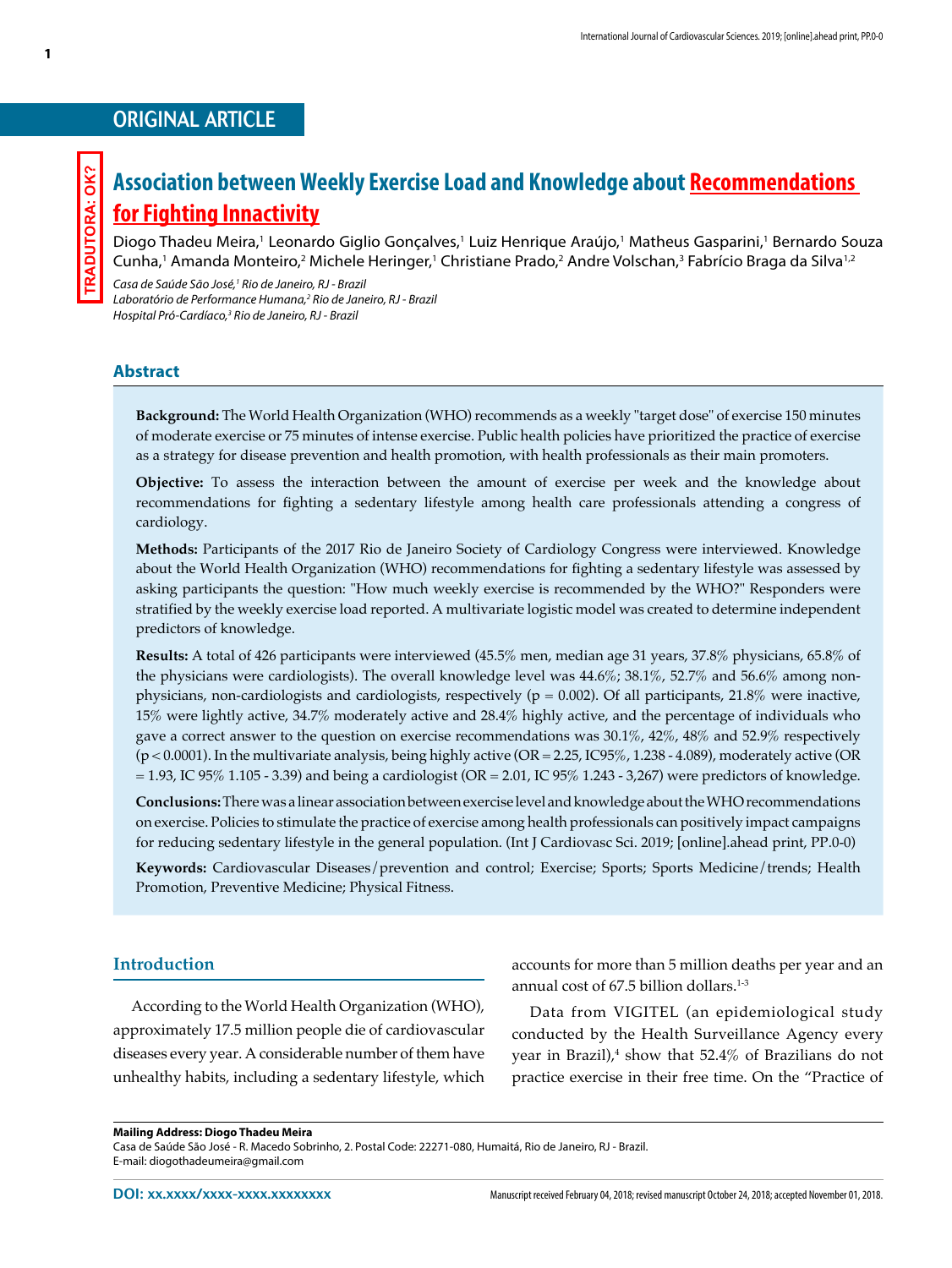Sports and Physical Activity" supplement of the 2015 National Household Sample Survey (PNAD), 100 million Brazilians were not engaged in the practice of any sports,<sup>5</sup> and in Sao Paulo, 69.3% of individuals aged between 15 and 59 years is sedentary.

The WHO recommends at least 150 minutes of moderate-intensity or at least 75 minutes of vigorousintensity aerobic physical activity throughout the week, or any combination of these. This recommendation is adopted by the Brazilian Society of Cardiology.

Patra et al.,<sup>6</sup> observed that better habits of physical exercise among physicians were associated with better patient counseling on this practice. Physically active physicians were three times more likely to regularly promote and advise their patients on physical activity. Of the146 professionals interviewed, 62% reported to be inactive. The main barriers to physical activity were reported to be lack of time, lack of motivation, and being too tired, and half of them (51.4%) reported to be familiar with the WHO recommendations on physical activity.

Recently, the American Heart Association, in a "call to action" for a National Physical Activity Plan, highlighted that counseling of health care professionals has a significant effect on adoption of healthy behaviors, including regular exercise, which is one of the most powerful strategies for health promotion that physicians and other health care professionals can recommend to patients.7

The objectives of the study were 1) to evaluate whether knowledge about the WHO recommendations was greater among physically active individuals; 2) and if there is a relationship between this knowledge and the fact of being (or not) a cardiologist physician.

## **Methods**

During the Rio de Janeiro Society of Cardiology Congress held in Rio de Janeiro, Brazil between April 14 and 16, 2017, attendees were randomly approached by interviewers (a fifth-year medical school student or a physical educator, previously trained by a cardiologist) and invited to answer an interview question and a structured self-administered questionnaire. Data were collected during the three days of the meeting, during the breaks between the lecturers.

The first part (interview) consisted of one question with five alternatives: "How much weekly exercise is recommended by the WHO?"8,9 The correct answer,

according to the WHO and to the Brazilian Society of Cardiology guidelines, was 150 minutes of moderateintensity or 75 minutes of vigorous-intensity exercise. All other alternative answers presented different amounts of exercise. At the second phase, a self-administered questionnaire was administered to quantify the amount of exercise practiced by the volunteer. This questionnaire was composed of three closed questions about frequency, intensity and duration of exercise. Each answer was assigned a point value, which was computed for the Physical Activity Summary Index (PA-I).<sup>10</sup> At this phase, participants also reported their body weight and height for body mass index (BMI) calculation, and age in years. The answers to both questionnaires were sent to a database via an online form.

Following the interview and the questionnaire, volunteers had their heart rate measured using a digital oximeter (MeasuPro Instant Read Digital Pulse Oximeter®) while resting in standing position for three minutes. Heart rate was measured preferentially from the right index finger, with elbow flexed to 90 degrees, with an expected error of  $\pm$  3 bpm according to manufacturer's specifications. Each measurement should have lasted at least 10 seconds, and had a high signal quality, defined as a high-amplitude pulse oximetry wave on the oximeter display. Heart rate measurements were repeated two minutes later in case of values greater than 90 beats per minute.

PA-I, BMI, age and heart rate were used for  $\rm VO_{2}$  max estimation using the formula proposed by Kurtze et al.,<sup>11</sup> This formula has been used in the World Fitness Study  $(\text{https://www.worldfitnesslevel.org})$ <sup>12</sup> a project of the European Society of Cardiology, from which the values predicted for each age within the range between 20 and 90 years were derived.

Volunteers were classified as inactive, lightly active, moderately active, and highly active based on PA-I values, as proposed by Apenes et al.,<sup>10</sup> who showed the high reliability of this index. A PA-I of 0.05 - 1.50 indicated lightly active, a PA-I of 1.51-3.75 moderately active, and a PA-I of 3.76 - 15.00 highly active. The percentage of correct answers to the question "How much weekly exercise is recommended by the WHO?" was compared by level of physical activity, i.e., by the presence or not of a poor aerobic conditioning (lower than 80% of predicted by age and sex) and occupation, which was stratified in non-physicians, cardiologists, and non-cardiologist physicians. Besides, the percentage of VO<sub>2</sub> predicted by age was compared between volunteers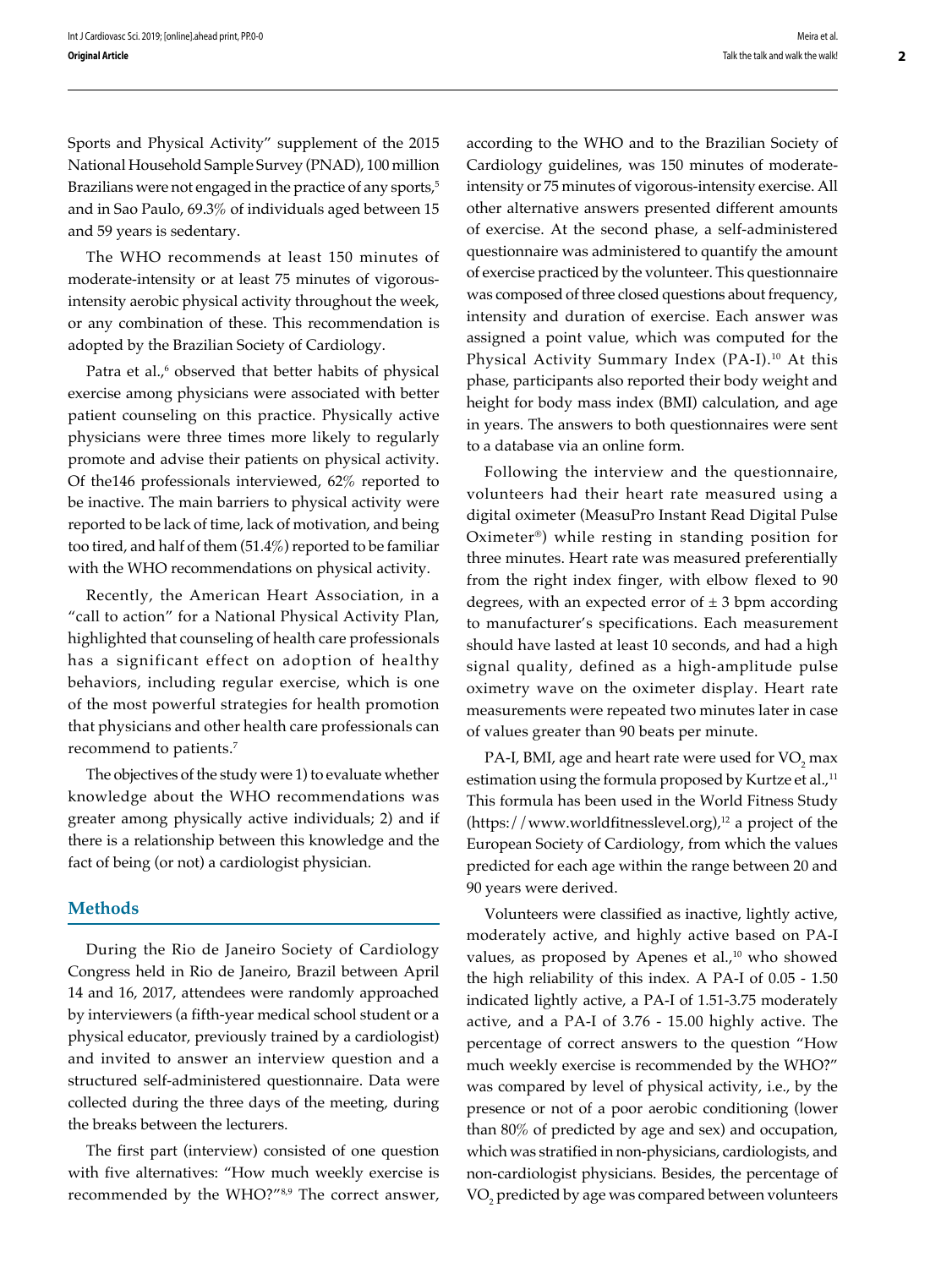who answered the question correctly and those who gave a wrong answer.

The sample size was defined for a percentage of correct answers of 30% and 50% in inactive and highly active groups, respectively, with an alpha error of 50%, power of 80%; 91 individuals in each quartile, or a total of 364 volunteers would be needed. Our final sample was composed of 14 physical educators (3.3%), 55 nurses (12.9%), 127 students (29.8%), 106 cardiologists (24.9%), 55 non-cardiologist physicians (12.9%), 2 dietitians (0.5%) and 67 (15.7%) other health care professionals.

A multivariate model (logistic regression) was used, with a correct answer to the question about physical activity recommendations as dependent variable, and including variables with alpha errors lower than 5% in the univariate analysis. Continuous variables were expressed as mean and standard deviation or median and interquartile range, and analyzed using the Student's t test or the Mann-Whitney U test, depending on normality of data distribution. Categorical variables were expressed as percentage and analyzed by the chi-square test or Fisher's exact test. Statistical analysis was performed using the SPSS software for Windows, version 22.0. The level of significance was set at 5%. The study was approved by the ethics committee of *Casa de Saúde São José* (CAAE 71943817.4.000.5664; approval number 2.404.247), and conducted according to the Helsinki Declaration.

### **Results**

Of a total of 2,652 attendees of the conference, 426  $(16.1\%)$  were interviewed; 45.5% of these were men, median age of 31 [18] years. One hundred sixty-one (37.8%) were physicians, 106 cardiologists (24.5% of participants and 65.8% of physicians).

Of the 426 volunteers, 190 (44.6%) answered the question about physical exercise correctly; 38.1% of them were non-physicians, 52.7% were non-cardiologist physicians and 56.6% were cardiologists ( $p = 0.002$ ).

With respect to physical activity level, median PA-I was 3.75 (4.62) (p < 0.001); 21.8% of them were classified as inactive, 15% lightly active, 34.7% moderately active and 28.4% highly active ( $p = 0.003$ ). Characteristics of the study population are described in Table 1.

Median  $\rm VO_{_2}$  max was 40.3 (8.54) mL/kg.min and aerobic conditioning measured by percentage of  $\mathrm{VO}_{2'}$ predicted by age and sex was 89.4 (1.2)% (median). Sixty-nine volunteers (16.2%) showed poor abnormal aerobic conditioning ( $\lt 80\%$  of predicted). Among

#### **Table 1 - Characteristics of the study population (n = 426)**

| Variables                                                             |               |
|-----------------------------------------------------------------------|---------------|
| Age (mean and standard deviation)                                     | 31 (18) years |
| Age range, <u>n</u> (%)                                               |               |
| 21-30 years                                                           | 206 (48.4%)   |
| 31-40 years                                                           | $105(24.6\%)$ |
| 41-50 years                                                           | 56 (13.1%)    |
| 51-60 years                                                           | 41 $(9.6\%)$  |
| $61-70$ years                                                         | $12(2.8\%)$   |
| > 70 years                                                            | 6(1.4%)       |
| Sex, n (%)                                                            |               |
| Female                                                                | 232 (54.5%)   |
| Male                                                                  | 194 (45.5%)   |
| Occupation, $n(\%)$                                                   |               |
| Physical educator                                                     | $14(3.3\%)$   |
| Nurse                                                                 | 55 (12.9%)    |
| Student                                                               | $127(29.8\%)$ |
| Cardiologist physician                                                | $106(24.9\%)$ |
| Non-cardiologist physician                                            | 55 (12.9%)    |
| Dietitian                                                             | $2(0.5\%)$    |
| Others                                                                | 67(15.7%)     |
| Body mass index (kg/m <sup>2</sup> ) (mean and<br>standard deviation) | 24.7 (5.1)    |
| Body mass index classification $(\%)$                                 |               |
| Underweight                                                           | $15(3.5\%)$   |
| Normal weight                                                         | 213 (50%)     |
| Overweight                                                            | 149 (35%)     |
| Class I obesity                                                       | 32(7.5%)      |
| Class I obesity                                                       | $13(3.1\%)$   |
| Class I obesity                                                       | $4(0.9\%)$    |
| Heart rate (bpm) (mean and standard<br>deviation)                     | 79.5 (20)     |

inactive participants, 30.1% answered the question about physical activity correctly, whereas 52.9% of highly active answered it correctly ( $p < 0.001$ ) (Figure 1). PA-I was 2.37 (3.75) and 3.75 (4.05) in subjects who gave correct and incorrect answers, respectively  $(p < 0.001)$ . Individuals who answered the question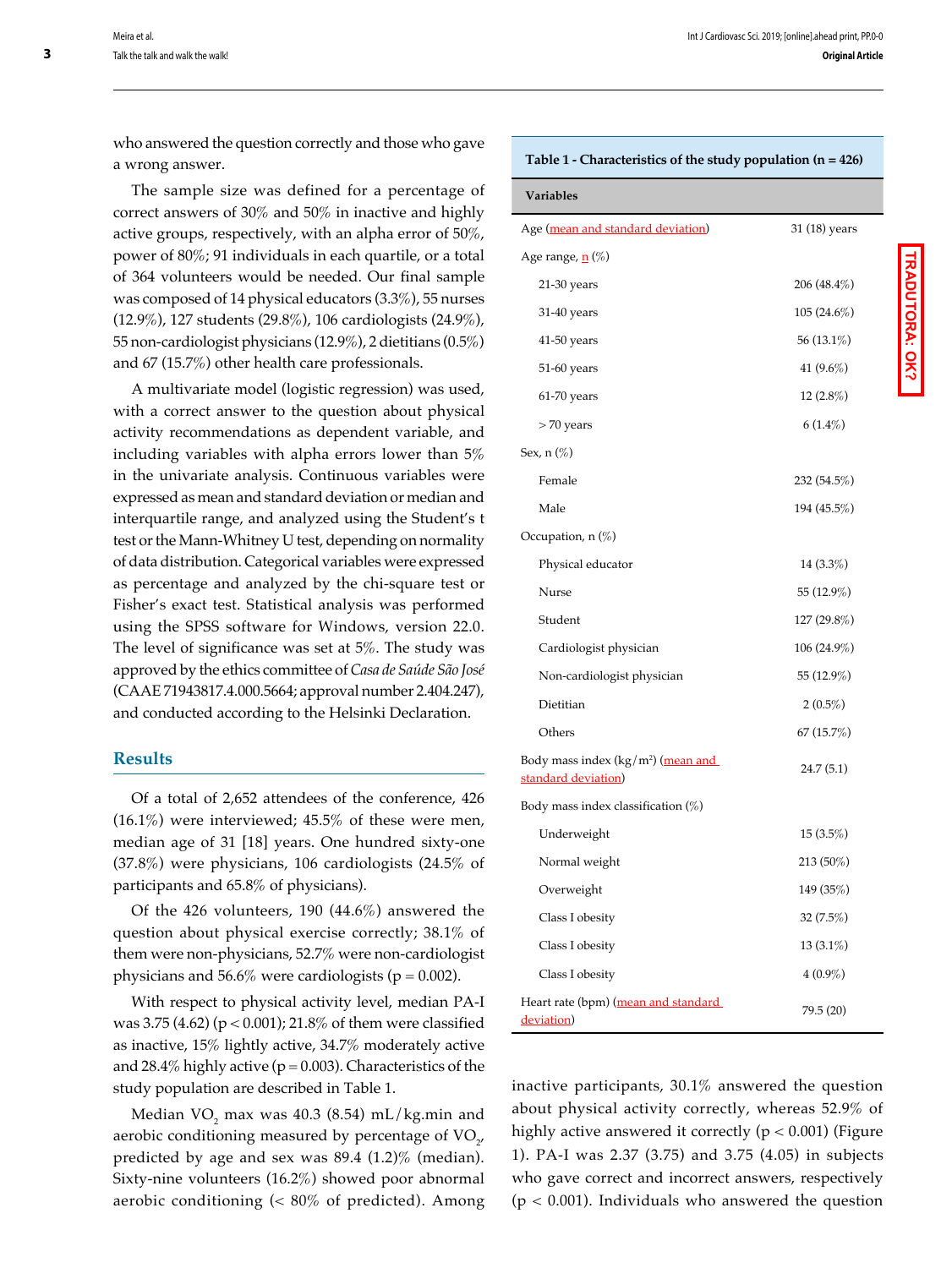

about physical exercise correctly showed a higher frequency, more intense and of longer duration exercise (Table 2). Percentage of VO<sub>2</sub> predicted by age was  $88.3$  $(1.2)$ % and 91  $(1.1)$ %, for those who gave wrong and correct answer to the question, respectively  $(p = 0.009)$ , but no difference was found in the presence of poor aerobic conditioning between these individuals.

In the multivariate analysis, high intensity physical exercise was the main independent predictor of a correct answer to the question about physical activity (OR = 2.25; 95% CI 1.238 – 4.089). Being moderately active  $(OR = 1.93; 95\%$  IC 1.105 – 3.39), being a cardiologist  $(OR = 2.01; 95\% \text{ CI } 1.243 - 3.267)$  and being a noncardiologist physician (OR = 1.82; 95% CI 1.009 – 3.300) were also associated with the outcome (Table 3).

In a second model including the same variables, we observed an interaction between occupation and physical activity; being a physically active cardiologist physician increased the likelihood of knowing the WHO recommendation for physical activity by 4.37 times (95% CI 2.08-9.17).

## **Discussion**

Physically active health care professionals not only take care of their own health, but can also motivate patients to exercise. In our study, 30.4% of physicians and 38.2% of cardiologists were inactive or lightly active. Our findings showed that the knowledge about WHO recommendations on the weekly practice of physical exercise among physicians (55.2%) were similar to those reported by Patra et al.,<sup>6</sup> among physicians in India (51.2%). There was a linear relationship between physical activity level, measured by the domains of exercise intensity, frequency and duration, and the knowledge about exercise. The practice of high-intensity exercise increased, by more than twice, the likelihood of knowing WHO recommendations, in addition to be the best predictor of knowledge among the variables. In addition, the interaction of being a cardiologist with the practice of high-intensity exercise potentiated this effect, and increased by more than four times the likelihood of knowing the WHO recommendations on exercise.

Clinical studies that evaluated how physicians take care of their own health have shown conflicting results. Frank et al., $^{13}$  in an epidemiological study involving four million individuals in the USA, showed that male physicians were older when they died (73 years) than lawyers (72 years) and the general population (70 years). Other studies also conducted with North American populations, showed healthier life style among physicians and other health care professionals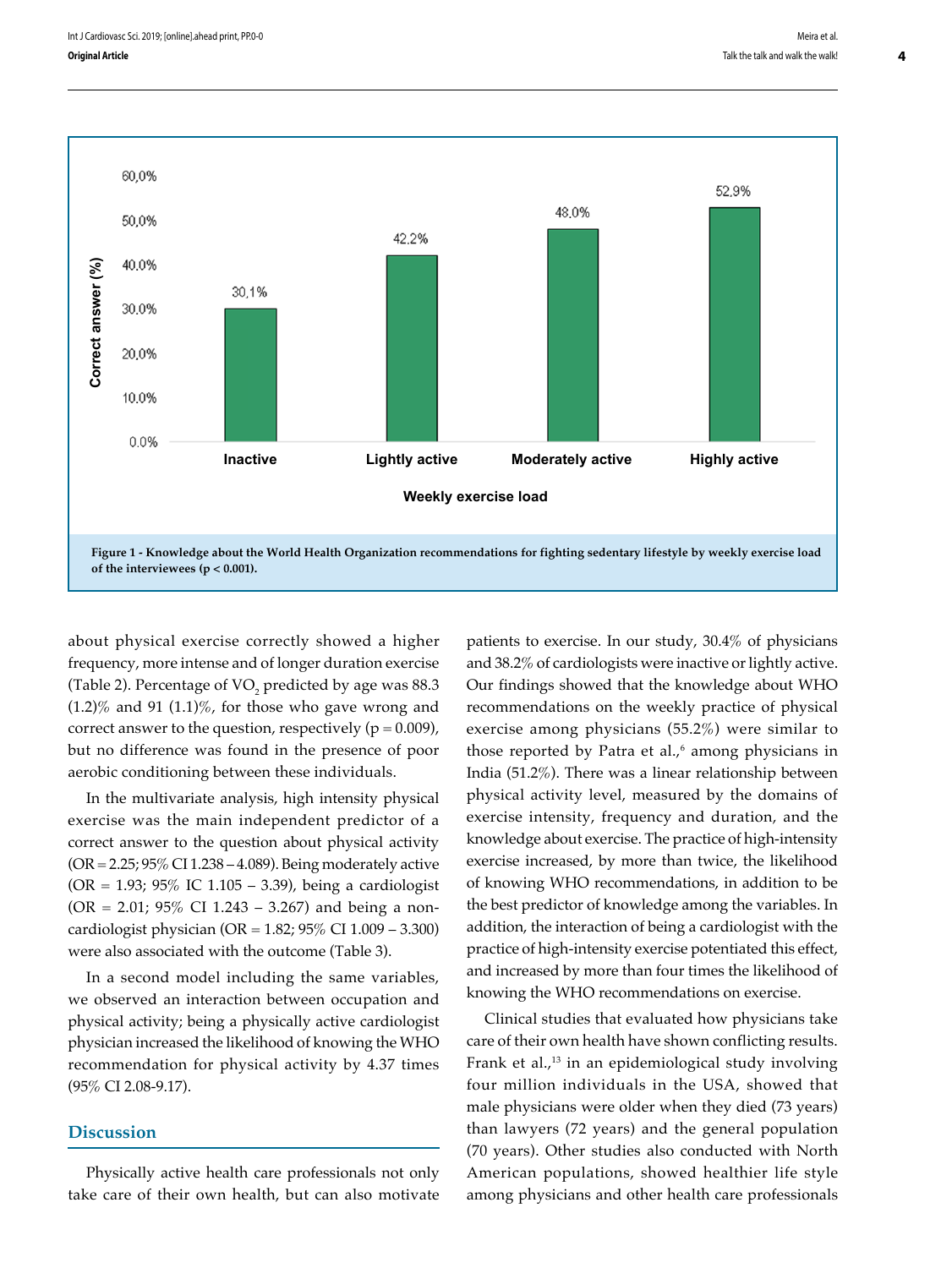## **Total Wrong answer Correct answer p value** Population (n)  $426$  236 190  $(\%)$  44.6% 46.8% 46.8% 46.8% 46.8% 46.8% 46.8% 46.8% 46.8% 46.9% 46.9% 46.9% 46.9% 46.9% 46.9% 46.9% 46.9% 46.9% 46.9% 47.9% 47.9% 47.9% 47.9% 47.9% 47.9% 47.9% 47.9% 47.9% 47.9% 47.9% 47.9% 47.9% 47.9% 47.9% 47.9% 47.9% Age (years) 30 (17.8) 32.5 (18) 30 (17.8) 32.5 (18) 30 (17.8) 32.5 (18) Sex, n (%) Male 194 (45.5) 194 (45.5) 100 (51.5) 94 (48.5) 0.144 Occupation n (%) Non-physicians 265 (62.2) 164 (61.9) 101 (38.1) Non-cardiologist physicians 55 (12.9) 26 (47.3) 29 (52.7) 0.002 Cardiologist physicians 106 (24.9) 46 (43.4) 60 (56.6) Frequency of weekly exercise, n(%) Never 29 (30.9) 94 (22.1) 65 (69.1) 96 (30.9) 0.017 < Once a week 35 (8.2) 20 (57.1) 15 (42.9) Once a week 36 (8.5) 22 (61.1) 14 (38.9) Two-three times/week 191 (44.8) 97 (50.8) 94 (49.2) Almost every day  $70 (16.4)$   $32 (45.7)$   $38 (54.3)$ Exercise intensity n(%) Without sweating or breathing fast 47 (11) 33 (70.2) 14 (29.8) Sweating and breathing fast 240 (56.3) 115 (47.9) 125 (52.1)  $125$  (52.1)  $125$  (52.1) Until exhaustion 46 (10.8) 23 (50) 23 (50) 23 (50) Exercise duration n(%) Less than 15 minutes 5 (1.2) 2 (40) 3 (60) 0.034 Between 15 and 30 minutes 31 (7.3) 16 (51.6) 15 (48.4) Between 30 e 60 minutes 206 (48.4) 107 (51.9) 99 (48.1) More than 60 minutes 91 (21.4) 46 (50.5) 45 (49.5) Heart rate (bpm) 79.5 (20) 80.5 (20.8) 78.5 (21) 0.385 PA-I 3.75 (4.62) 2.37 (3.75) 3.75 (4.05) < 0.001 Body mass index (kg/m2  $)$  0.204 PA-I Classification n(%) Inactive 93 (21.8) 65 (69.9) 28 (30.1) 0.003 Lightly active 64 (15) 37 (57.8) 27 (42.2) Moderately active 148 (34.7) 77 (52) 71 (48) Highly active 121 (28.4) 57 (47.1) 64 (52.9)  $\text{VO}_2$  max (mL/kg/min) 40.03 (8.54) 39.35 (9.01) 41.2 (7.04) 41.2

Predicted %VO<sub>2</sub> 89.4 (1.2) 88.3 (1.2) 91 (1.1) 0.009 Poor aerobic conditioning (%) 69 (16.2) 39 (16.5) 30 (15.8) 30 (15.8) 0.838

**Table 2 - Characteristics of participants by subgroups of individuals who gave a correct answer and a wrong answer to the question about the World Health Organization recommendation on exercise**

*PA-I: physical activity summary index.*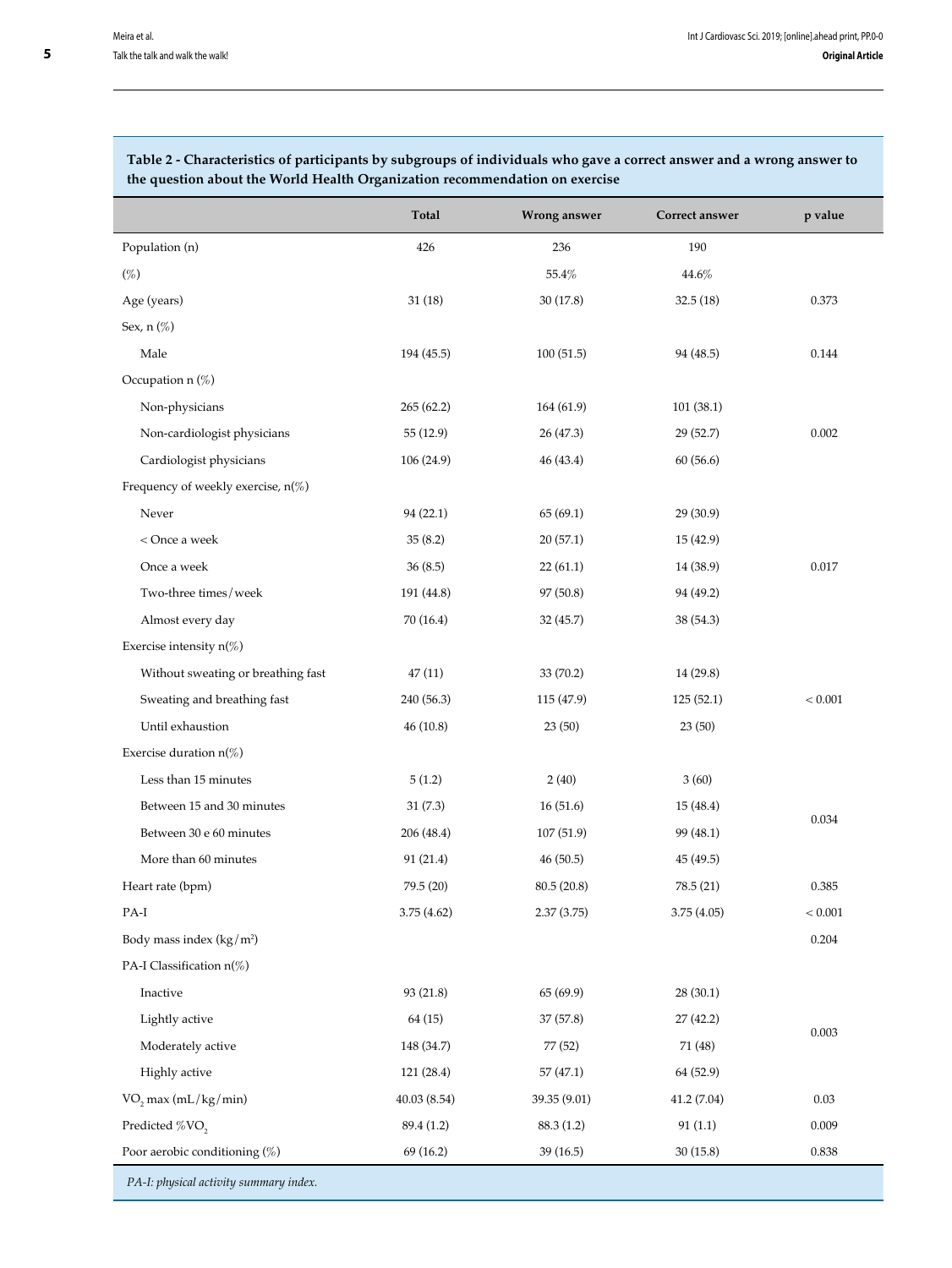|                             | OR   | 95% confidence<br>interval |
|-----------------------------|------|----------------------------|
| Predicted %VO <sub>2</sub>  | 1.02 | $(0.979 - 1.046)$          |
| Occupation $n(\%)$          |      |                            |
| Non-physicians              | 1.00 |                            |
| Cardiologist physicians     | 2.01 | $(1.243 - 3.267)$          |
| Non-cardiologist physicians | 1.82 | $(1.009 - 3.300)$          |
| PA-I Classification $n(\%)$ |      |                            |
| Inactive                    | 1.00 |                            |
| Lightly active              | 1.62 | $(0.76 - 3.014)$           |
| Moderately active           | 1.93 | $(1.105 - 3.39)$           |
| Highly active               | 2.25 | $(1.238 - 4.089)$          |

#### **Table 3 - Multivariate analysis**

compared with the general population.<sup>14,15</sup> In contrast, Borgan et al.,16 detected unfavorable lifestyle habits (70% were physically inactive and 33% obese) among physicians in Bahrai. Aasland et al.,<sup>17</sup> reported higher mortality in physicians than other higher education professionals in Norway.

The association between the adoption of healthy lifestyle habits by physicians and the quality of their advice on prevention strategies is very well established. Bleich et al.,<sup>18</sup> showed that non-obese physicians are more likely to record an obesity diagnosis in the medical chart, and to initiate weight loss counseling to their patients as compared with obese physicians. Pipe et al.,<sup>19</sup> interviewed 4,473 doctors and found that smoking physicians were less likely to initiate smoking cessation interventions than non-smoking physicians. Abramsonet al.,<sup>20</sup> evaluated 298 doctors of several specialties and found that those who practiced aerobic exercise had 5.72 (95% CI 2.41-13.54) greater chance to recommend aerobic exercise, and those who practiced resistance exercise were 4.55 times more likely to counsel their patients on the benefits of these exercise (95%CI 2.61-7.91) than those who did not exercise.

A regular practice of exercise can be difficult to be maintained in the beginning of the medical course, which coincides with the end of adolescence or initial of adult life. During more than ten years of medical school, including both undergraduate and residency programs, the lack of time and mainly the lack of encouragement

to be physically active, contribute to a sedentary lifestyle and other unhealthy habits among doctors. This leads to underestimation of the practice of physical exercise as a strategy of disease prevention and health promotion for doctors and their patients.

Dacey et al., $21$  in a detailed systematic review on physical activity counseling education in medical schools highlighted that the first step to promote more effective physician practices on physical activity counseling is to address students' physical activity behavior. To our knowledge, few medical schools include the discipline of physical education in their programs, and when included, it is not given due attention and importance, reflecting bad quality university sports programs in terms of organization and structure, and inadequate for education, leisure and health promotion required by young students. As a result, medical professionals are less healthy and less likely to address physical inactivity of their patients as a health problem. Besides, this academic program model ultimately has a negative impact on society, as it promotes a poor interaction between physicians and physical educators, who in turn have a very important role in the fight against a sedentary lifestyle.

Physical inactivity is an important public health problem in the world that has been target of many strategies supported by government funds $22-24$  and foundations.25-26 Physicians play a key and, so far, irreplaceable role in this lifestyle changing process, and in this context, a medical visit turns to be an excellent opportunity to achieve that. In Brazil, 54.7% of the population, mostly women and older subjects, reported having been to a medical appointment in the last 12 months, and 71.2% of the population seek healthcare services regularly.

Kreuter et al.,<sup>27</sup> showed that patients who received physician advice on health promotion before receiving printed materials on the same theme were 35% to 55% more likely to quit smoking, change dietary habits, or begin to exercise. The present study, corroborating previous studies, show that physicians with healthy lifestyle habits have greater ability and/or knowledge to motivate patients to adopt healthy habits.<sup>28</sup>

A cross sectional study conducted during a medical congress aiming to evaluate knowledge of participants is subject to selection bias, since it is expected that the level of knowledge of these participants, involved in continued education, is greater than of professionals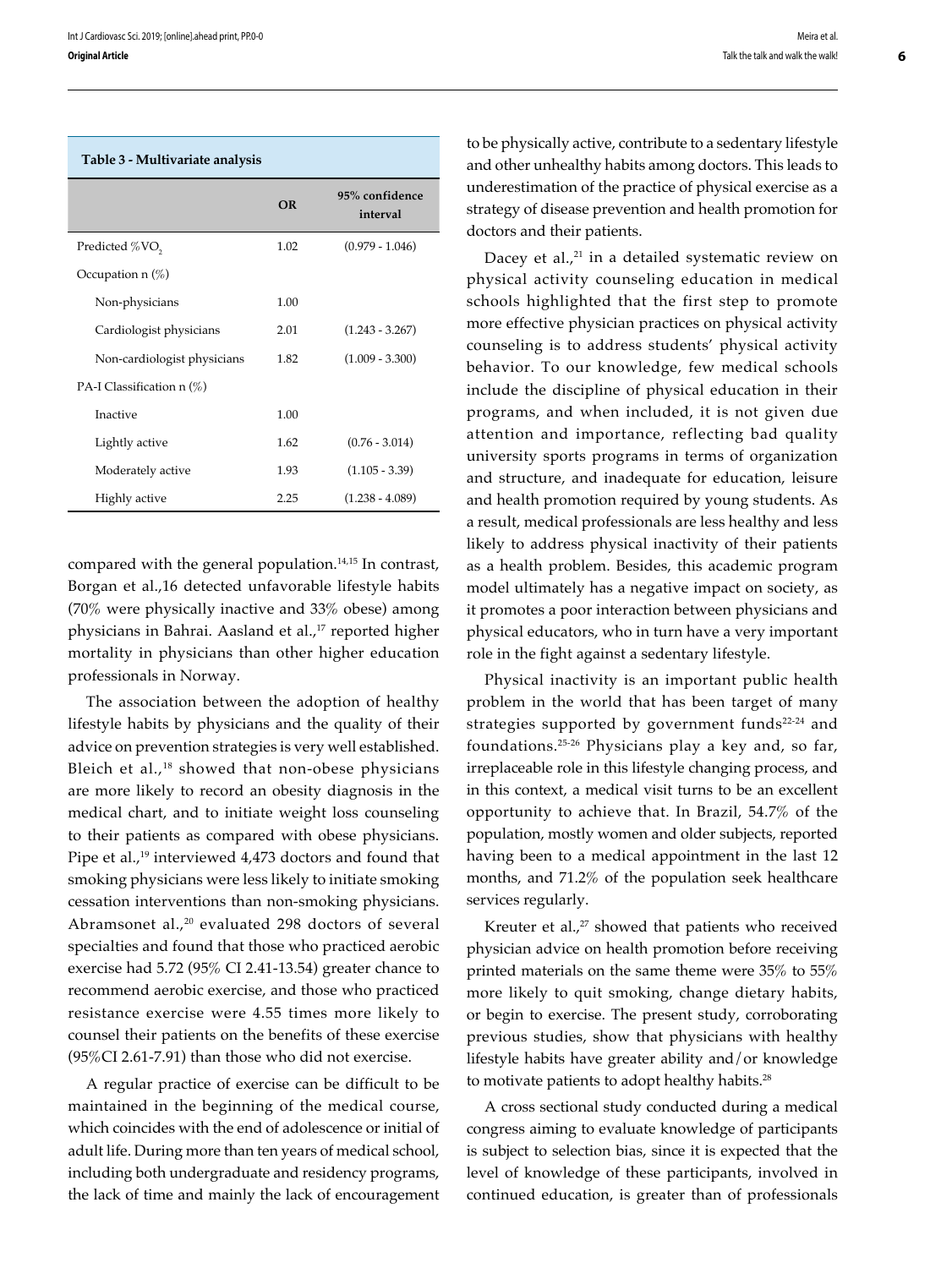that are out of this academic environment. Although heart rate measurements were performed at the end of the interview sessions, they were not taken after a tenminute resting period, as in previous studies. This may have resulted in higher heart rates, and underestimation of aerobic conditioning of participants. Nevertheless, all measurements were performed very carefully in attempt to obtain the lowest heart rate values. Also, one cannot assure that the fact of being aware of the WHO recommendations on physical exercise actually leads to effective counseling of patients in this sense by the doctors. It is worth mentioning that our volunteers were not asked about when or how often they received medical advice on physical activity.

The fact that both body weight and height were self-reported was another limitation of our study. A previous study involving 11,284 adults aged between 20 and 74 years from the second National Health and Nutrition Examination Survey of 1976-1980 evaluated errors in self-reported weight and height. The authors found that, although both were reported, on the average, with small errors, self-reported weight and height were not reliable in important population subgroups. Errors in self-reports were directly related to an overweight status – tendency and lack of reliability in self-report is directly proportional to the magnitude of overweight. Errors in self-reported weight were greater in overweight women than in overweight men. Race, age, and enddigit preference were auxiliary predictors of error in weight reporting. Errors in self-reporting height were related to a person's age--bias and lack of reliability in self-reporting increased directly with age after the age

of 45 years. Overweight status was also a predictor of reporting error in height.29

A physically active medical community could not only give due consideration to the problem of physical inactivity, but also gain credibility by using a powerful argument during consultations: "Do what I say, do what I do!" In order to form physically active physicians, the first step could be to analyze how the topic "physical activity" has been addressed in the universities, which should take care of their students, by providing them with adequate infrastructure and logistics for the development of university sports programs. In addition, Medical Councils could assume a role in motivating physicians to be physically active throughout their professional careers.

## **Conclusion**

In this study, the knowledge about the WHO recommendations on weekly exercise was greater among more physically active physicians. Cardiologists were slightly more likely to know about these recommendations than non-cardiologists, and being a physically active cardiologist was an independent predictor of knowledge.

This study was funded by the Human Performance Laboratory of the *Casa de Saúde São José*.

## **Acknowledgements**

We thank the former President (2016-2017) of Rio de Janeiro Society of Cardiology, Prof. Dr. Ricardo Mourilhe Rocha, for his unconditional support for this study.

### **References**

- 1. Lee I-M, Shiroma EJ, Lobelo F, Puska P, Blair SN, Katzmarzyk PT. Impact of physical inactivity on the world's major non-communicable diseases. Lancet. 2012;380(9838):219–29.
- 2. Andersen LB, Mota J, Di Pietro L. Update on the global pandemic of physical inactivity. Lancet .2016;388(10051):1255-6.
- 3. Ding D, Lawson KD, Kolbe-Alexander TL, Finkelstein EA, Katzmarzyk PT, van Mechelen W, et al. The economic burden of physical inactivity: a global analysis of major non-communicable diseases. Lancet [Internet]. 2016;388(10051):1311–24.
- 4. Brasil. Ministério da Saúde. VIGITEL BRASIL 2016. Brasilia; 2016.
- 5. Instituto Brasileiro de Geografia e Estatística: IBGE. Práticas de esporte e atividade física. Rio de Janeiro; 2015.
- 6. Patra L, Mini GK, Mathews E, Thankappan KR. Doctors' self-reported physical activity, their counselling practices and their correlates in urban

Trivandrum, South India: should a full-service doctor be a physically active doctor? Br J Sport Med. 2015;49:413-6.

- 7. Berra K, Rippe J, Manson JE. Making physical activity counseling a priority in clinical practice: the time for action is now. Jama. 2015;314(24):2617–8.
- 8. World Health Organization.(WHO) Physical activity. Geneva;2017.
- 9. Colberg SR, Sigal RJ, Yardley JE, Riddell MC, Dunstan DW, Dempsey PC, et al. Physical activity/exercise and diabetes: A position statement of the American Diabetes Association. Diabetes Care. 2016;39(11):2065–79.
- 10. Aspenes ST,Nauman J,Nilsen TIL,Vatten LJ, Wisloff U. Physical activity as a long-term predictor of peak oxygen uptake. Med Sci Sport Exerc.2011;43(9):675-9
- 11. Martens NB, Vatten LJ, Nauman J, Janszky I, Wisloff U. The world fitness study:estimating VO2max to predict mortality comment by trine karlsen, Med Sci Sports Exerc. 2011;3(11):2024-30.